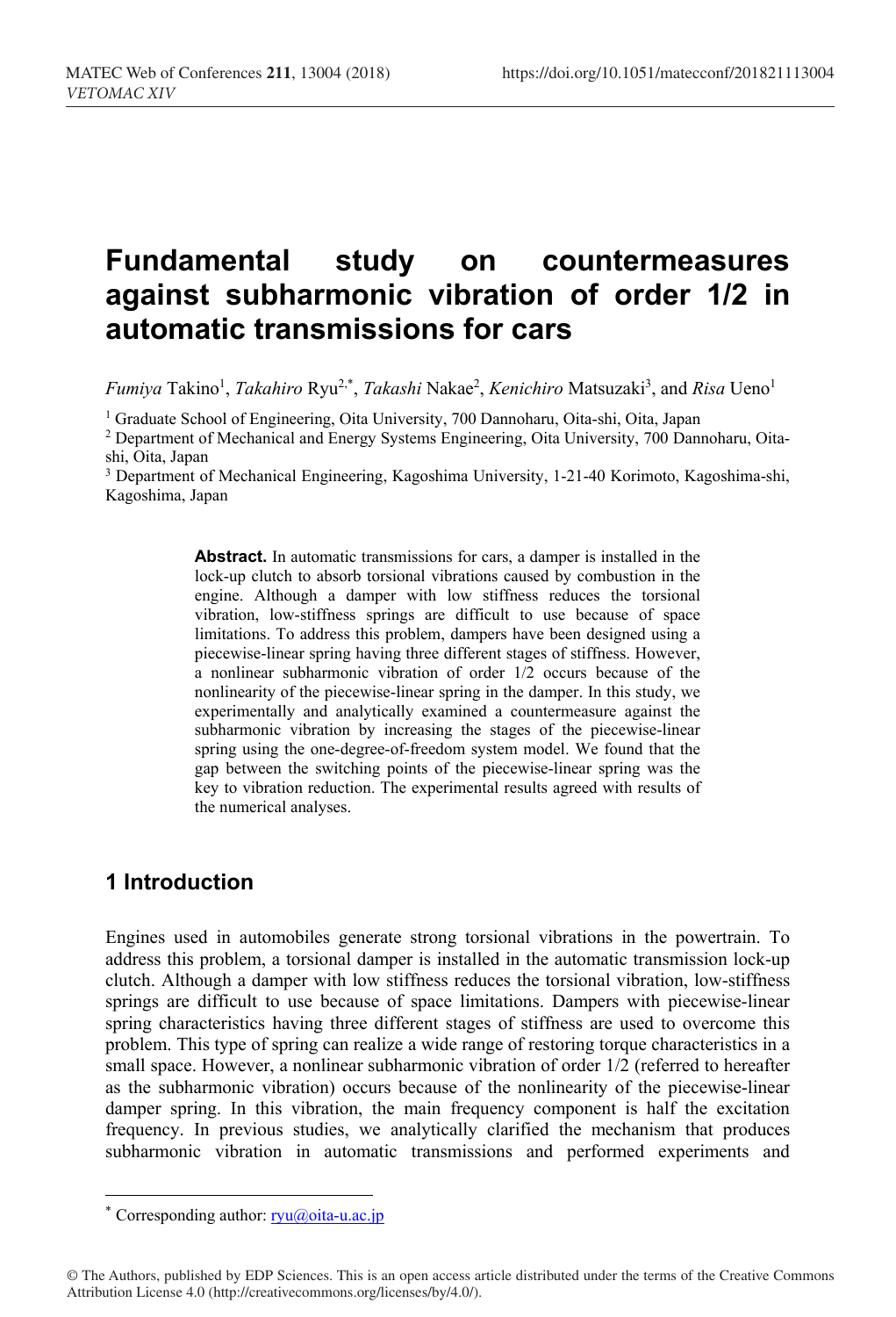numerical analyses using a simple one-degree-of-freedom system with the piecewise-linear spring [1-3]. Although a number of studies [4-6] have examined nonlinear vibrations in mechanical systems having piecewise-linear spring properties, countermeasures against the subharmonic vibration have not yet been studied. In this study, we experimentally and analytically examined a countermeasure against the subharmonic vibration by increasing the stages of the piecewise-linear spring using the one-degree-of-freedom system model. The effects of the gap between the switching points of the piecewise-linear spring were evaluated. The results of the experiments and the numerical analyses were found to be in good agreement.

## **2 Subharmonic vibration in vehicles**

Figure 1 shows a schematic diagram of a torque converter. The thick line shows the torque flow through the converter when the lock-up clutch is engaged. During lock-up, torque from the engine is transmitted to the gear train through the converter cover, the lock-up clutch, and the damper. A damper with a three-stage piecewise-linear spring is used in the actual vehicle. The subharmonic vibration occurs only near the second switching point of the piecewise-linear spring. Figure 2 shows the waveform at the pump impeller and turbine runner when the subharmonic vibration occurs. The frequency of the turbine runner is half of the pump impeller frequency, which characterizes the subharmonic vibration.



**Fig. 1.** Schematic diagram of torque converter



**Fig. 2.** Waveform of subharmonic vibration during vehicle operation

# **3 Laboratory experiments**

### **3.1 Experimental setup**

The subharmonic vibration occurred only near the second switching point in the actual vehicle. The suppression of the subharmonic vibration in one-degree-of-freedom system with two-stage spring which simulate the second switching point in the actual vehicle is the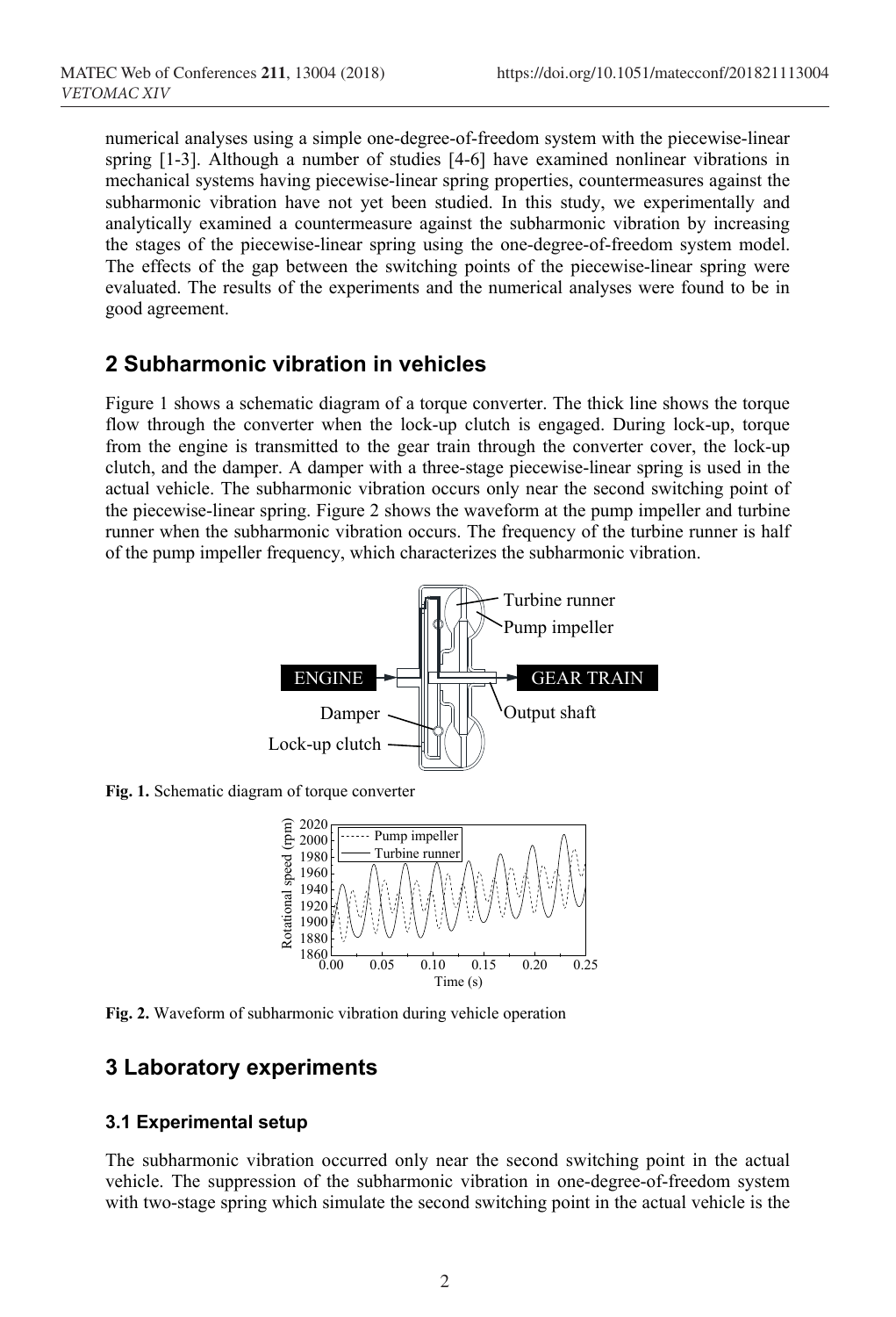target of the experiment. We performed experiments to evaluate the countermeasure for suppressing the subharmonic vibration by increasing the number of stages at the switching point of the spring. Figures 3 and 4 show the experimental setup and its analytical model, respectively. The mass *m* was supported by leaf spring A with spring constant  $K_1$ . A damper with damping coefficient *C* was added by attaching a sponge to leaf spring A. As a countermeasure against the subharmonic vibration, the number of stages of the spring was increased from two to three. In the experiment with the three-stage spring, leaf springs B and C with spring constants  $K_2$  and  $K_3$ , respectively, were placed to provide the second and third stages of the spring restoring force characteristics. The mass was also connected to leaf spring D with spring constant *k*, which was connected to the exciter. The vibration amplitude of the exciter was  $u = a \cos \omega t$ . Figure 5 shows the restoring force characteristics for two- and three-stage springs, which simulate the second switching point in the actual vehicle. In the experiment with the two-stage spring, leaf spring C was removed, the stiffness constant of leaf spring B was changed, and origin of displacement *x* was set to P. In the experiment with the three-stage spring, the two switching points were P and Q. The initial gap between leaf springs B and C was *D*, and the attachment positions of leaf springs B and C were moved to change the equilibrium point for the piecewise-linear spring. The equilibrium point for the three-stage spring is R, and the gap between leaf spring C and the









P

Displacement

three-stage spring

R

*D' D*

Q

 $+K_{2}$  $+K_{3}$ 

 $k+K_1+K_2$ 

 $k + K_1 + K_2$ 

| Parameter       | <b>Two-stage spring</b> | Three-stage spring |
|-----------------|-------------------------|--------------------|
| $m$ (kg)        | 0.75                    |                    |
| k(N/m)          | 440                     |                    |
| $K_1(N/m)$      | 850                     |                    |
| $K_2(N/m)$      | 1,290                   | 534                |
| $K_3(N/m)$      |                         | 756                |
| $C(N\cdot s/m)$ | 4.5                     |                    |

**Table 1.** Standard parameters and values

Restoring force

Restoring force

*k+K*<sup>1</sup>

two-stage spring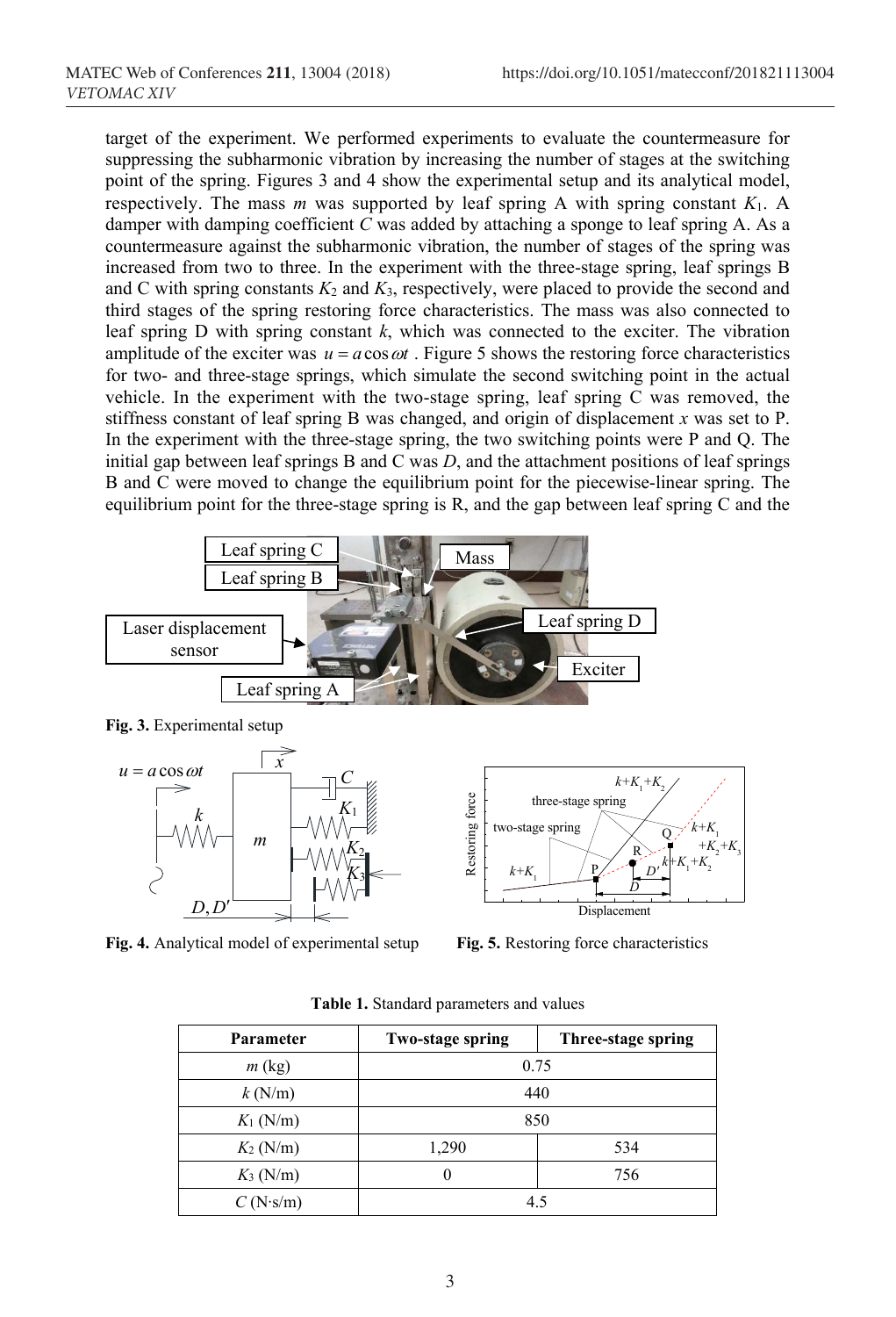mass is  $D'$ . Table 1 shows the values for these standard parameters. The excitation frequency  $f = \omega/2\pi$ ) was varied from 14 to 18 Hz. Because of the limited performance of the exciter amplifier, the amplitude of excitation *a* varied almost linearly from 2.8 mm at 14 Hz to 2.4 mm at 18 Hz. Displacement of the mass was measured by a laser displacement sensor.

#### **3.2 Occurrence of subharmonic vibration**

A two-stage spring was used to reproduce the subharmonic vibration in the experimental setup. The stiffness ratio of the first to second stage  $\gamma = (K_1 + K_2 + k)/(K_1 + k)$  was 2. Generally, subharmonic vibrations occur easily when the stiffness ratio  $\gamma$  is larger than 2 in an actual machine [1]. The natural frequencies of the first and the second stages were 6.6 Hz and 9.3 Hz, respectively.

Figure 6 shows the frequency response curve for the two-stage system. The abscissa represents the excitation frequency of the exciter and the ordinate represents the peak-topeak (P-P) amplitude of the mass displacement. Figure 7 shows the frequency analysis at point X in Fig. 6. The excitation frequency  $f$  was 15.3 Hz, and the fundamental frequency was half of the excitation frequency. This is the characteristic of the subharmonic vibration of order 1/2. The fundamental frequency of the subharmonic vibration was located between the first and second natural frequencies.





**Fig. 6.** Experimental frequency response curve Fig. 7. Frequency analysis at point X in Fig. 6

of two-stage spring

#### **3.3 Countermeasure against subharmonic vibration by multi-stage spring**

A larger spring constant ratio can contribute to the occurrence of subharmonic vibration. As a countermeasure against this, a three-stage spring was used. The stiffness ratios at points P and Q were  $\gamma_1 = (K_1 + K_2 + k)/(K_1 + k)$  and  $\gamma_2 = (K_1 + K_2 + K_3 + k)/(K_1 + K_2 + k)$ ,



**Fig. 8.** Experimental frequency response curves **Fig. 9.** Experimental frequency response curves for  $D = 0.2$  mm for  $D = 0.5$  mm

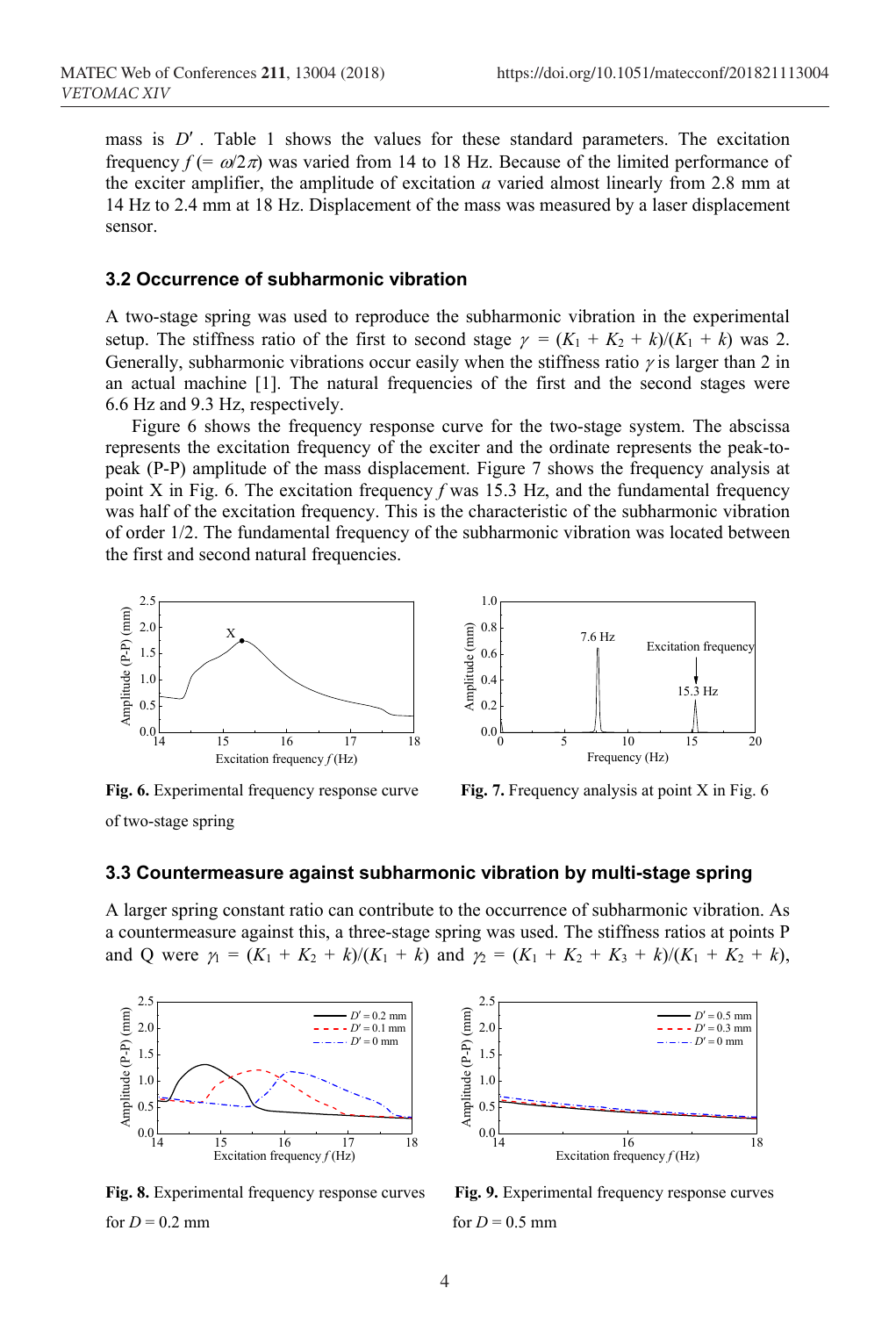respectively, and they were set to the same smaller value  $\gamma_1 = \gamma_2 = \sqrt{2}$  rather than the  $\gamma$ value used for the two-stage spring. The stiffness ratio between the third and first stages,  $\gamma_1$  /2, was equal to  $\gamma$  for the two-stage spring. In the experiments, the effect of the initial gap *D* on subharmonic vibration was examined.

Figure 8 shows the frequency response curves for  $D = 0.2$  mm. The gap  $D'$  was changed to 0.2 mm, 0.1 mm, and 0 mm. In every case, subharmonic vibrations occurred. Figure 9 shows the frequency response curves for  $D = 0.5$  mm. The gap  $D'$  was changed to 0.5 mm, 0.3 mm, and 0 mm. The subharmonic vibration did not occur in any of these cases. Thus, we found that the subharmonic vibrations can be suppressed by slightly increasing the space between the switching points.

### **4 Numerical analysis**

#### **4.1 Analytical model**

We conducted numerical analysis using the analytical model shown in Fig. 4. The equation of motion for this model is

$$
m\ddot{x} + C\dot{x} + (K_1 + k + K)x = ka\cos\omega t, \qquad (1)
$$

where  $x$  is the displacement from the equilibrium point. The spring coefficient  $K$  for the two-stage spring is given by

$$
\begin{cases}\nK = 0: x < 0 \\
K = K_2: x \ge 0\n\end{cases} \tag{2}
$$

and that for the three-stage spring is given by

$$
\begin{cases}\nK = 0: x < -(D - D') \\
K = K_2: -(D - D') \le x \le D'. \\
K = K_2 + K_3: D' < x\n\end{cases}
$$
\n(3)

Equations  $(1)$ ,  $(2)$ , and  $(3)$  were used to calculate the nonlinear vibration with the shooting method. In the numerical integration used in the shooting method, the time when the displacement is at the switching point of the piecewise-linear spring was calculated precisely using the Newton-Raphson method.

#### **4.2 Result of numerical analysis**

The same parameters from the experiments were used in the numerical analysis. For simplicity, the amplitude of the exciter *a* was set to a constant 2.7 mm, which is equal to the amplitude at point X in Fig. 6. Figure 10 shows frequency response curves for the two-stage spring. Thick and thin lines show the stable and the unstable solutions, respectively. The subharmonic vibration occurred around  $f = 15$  Hz. This result agrees well with the experimental result shown in Fig. 6.

Figure 11 shows the frequency response curves for  $D = 0.2$  mm for the three-stage spring. The thick solid, dashed, and dashed-dotted lines show the results when the gap *D* was changed to 0.2 mm, 0.1 mm, and 0 mm, respectively. The thin lines show the unstable solutions. In this case, the amplitude became smaller than that of the two-stage spring (Fig. 10), but the subharmonic vibration was not suppressed perfectly.

Figure 12 shows the frequency response curves for  $D = 0.5$  mm. The gap  $D'$  was changed to 0.5 mm, 0.3 mm, and 0 mm. The subharmonic vibrations were suppressed perfectly in every case. Thus, the effectiveness of the countermeasure using a multi-stage